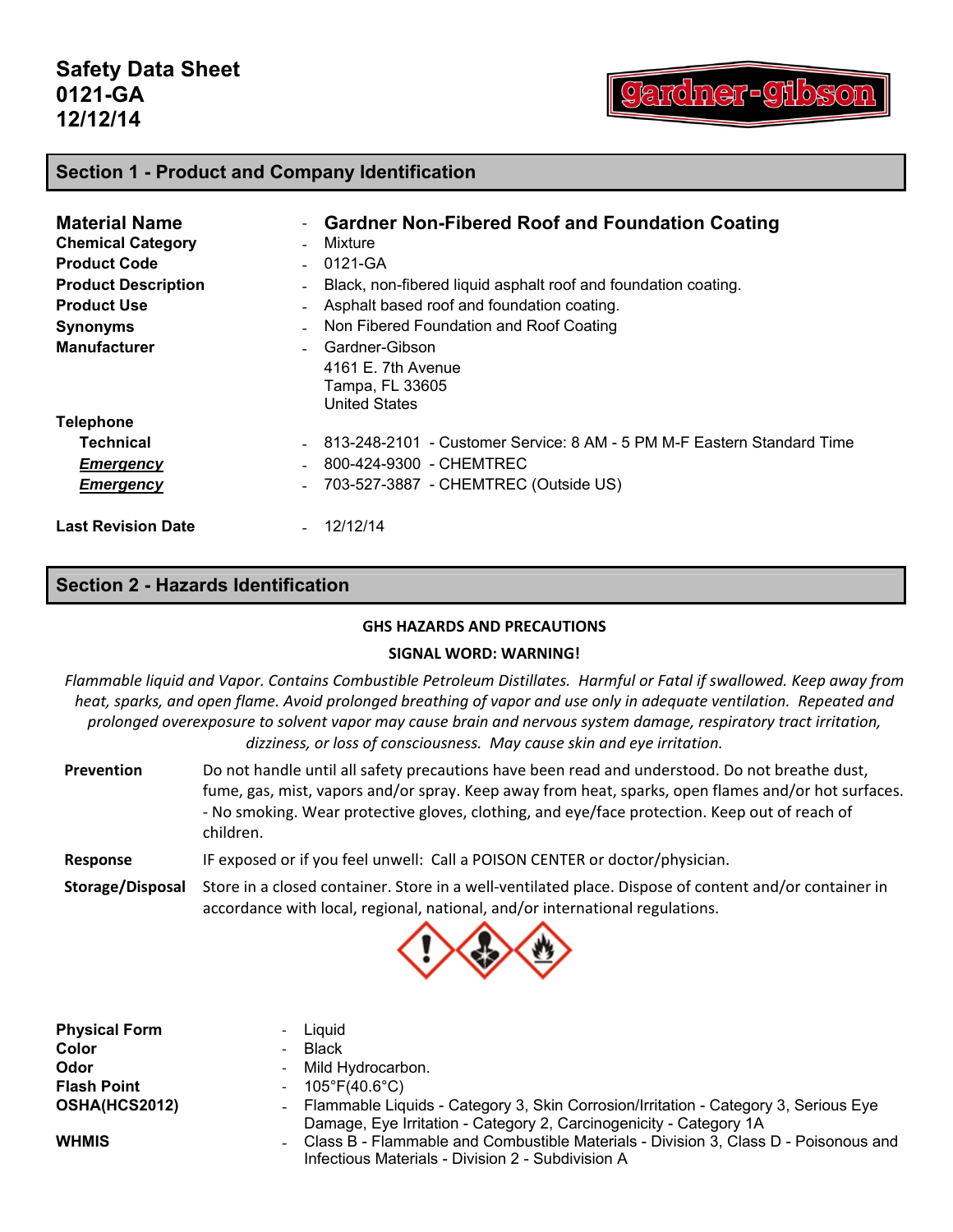|                                 | R65, R36/37/38, R45                                                                      |
|---------------------------------|------------------------------------------------------------------------------------------|
| <b>GHS</b>                      | Flammable Liquids - Category 3, Skin Corrosion/Irritation - Category 3, Serious Eye      |
|                                 | Damage, Eye Irritation - Category 2, Carcinogenicity - Category 1A                       |
| <b>Route Of Entry</b>           | Inhalation, Skin, Eye, Ingestion/Oral                                                    |
|                                 |                                                                                          |
| <b>Potential Health Effects</b> |                                                                                          |
| <b>Inhalation</b>               |                                                                                          |
| Acute (Immediate)               | May cause irritation. Excessive breathing of high vapor concentration can cause          |
|                                 | possible unconsciousness and even asphyxiation.                                          |
| <b>Chronic (Delayed)</b>        | Refer to other information found in Section 11-Toxicology.                               |
| <b>Skin</b>                     |                                                                                          |
| Acute (Immediate)               | May cause irritation.                                                                    |
| <b>Chronic (Delayed)</b>        | Repeated and prolonged exposure may be harmful. Repeated and prolonged                   |
|                                 | exposure may cause dermatitis.                                                           |
| Eye                             |                                                                                          |
| Acute (Immediate)               | May cause irritation. May cause burning and redness or swelling of the eyes.             |
| <b>Chronic (Delayed)</b>        | Repeated and prolonged exposure may cause irritation.                                    |
| Ingestion                       |                                                                                          |
| Acute (Immediate)               | May be harmful or fatal if swallowed.<br>$\overline{\phantom{a}}$                        |
| <b>Chronic (Delayed)</b>        | Repeated and prolonged exposure may be harmful.                                          |
| <b>Carcinogenic Effects</b>     | This product or one of its ingredients present at 0.1% or more is listed as a carcinogen |
|                                 | by NTP, IARC or OSHA. See Section 11 - Toxicological Information for more details.       |

 $\overline{\phantom{a}}$ 

|         |           | Carcinogenic Effects         |                            |
|---------|-----------|------------------------------|----------------------------|
|         | CAS       | <b>IARC</b>                  | <b>NTP</b>                 |
| Asphalt | 8052-42-4 | Group 2B-Possible Carcinogen | <b>Under Consideration</b> |

## **Section 3 - Composition/Information on Ingredients**

| <b>Hazardous Components</b>         |               |               |                      |                                                                                                                                                 |                                                                                                                                        |            |
|-------------------------------------|---------------|---------------|----------------------|-------------------------------------------------------------------------------------------------------------------------------------------------|----------------------------------------------------------------------------------------------------------------------------------------|------------|
| <b>Chemical Name</b>                | <b>CAS</b>    | %(wt)         | UN;EINECS            | LD50/LC50                                                                                                                                       | <b>Classifications According to</b><br><b>Regulation/Directive</b>                                                                     | Other      |
| <b>Asphalt</b>                      | 8052-42-4     | 60% TO<br>65% | NA1999,<br>232-490-9 | Ingestion/Oral-Rat LD50 ·<br>>5000 mg/kgInhalation-<br>Rat LC50 · >94.4 mg/m <sup>3</sup>                                                       | <b>WHMIS: Other Toxic Effects - D2A</b><br><b>UN GHS:</b> Carc. 2; Eye Irrit. 2A;<br>Skin Irrit. 2                                     | <b>NDA</b> |
| mineral spirits                     | 8052-41-3     | 20% TO<br>25% | 232-489-3            |                                                                                                                                                 | <b>EU DSD/DPD: Carc.Cat.2: R45</b><br>Muta Cat.2; R46 Xn; R65                                                                          | <b>NDA</b> |
| $1,2,4-$<br><b>Trimethylbenzene</b> | $95 - 63 - 6$ | 1% TO 5%      | 202-436-9            | Ingestion/Oral-Rat LD50<br>$-5$ g/kg<br>Inhalation-Rat LC50 -<br>18000 mg/m <sup>3</sup> 4 Hour(s)<br>Ingestion/Oral-Mouse<br>LD50 - 6900 mg/kg | <b>UN GHS:</b> Acute Tox. 4 (Inhalation);<br>Aquatic Chronic 2; Flam. Liq. 3;<br>Eye Irrit. 2A; Skin Irrit. 2; STOT RE<br>2: STOT SE 2 | <b>NDA</b> |
| <b>Bentonite</b>                    | 1302-78-9     | 1% TO 5%      | 215-108-5            |                                                                                                                                                 | <b>WHMIS: Other Toxic Effects -</b><br>D <sub>2</sub> A<br>UN GHS: STOT RE 2                                                           | <b>NDA</b> |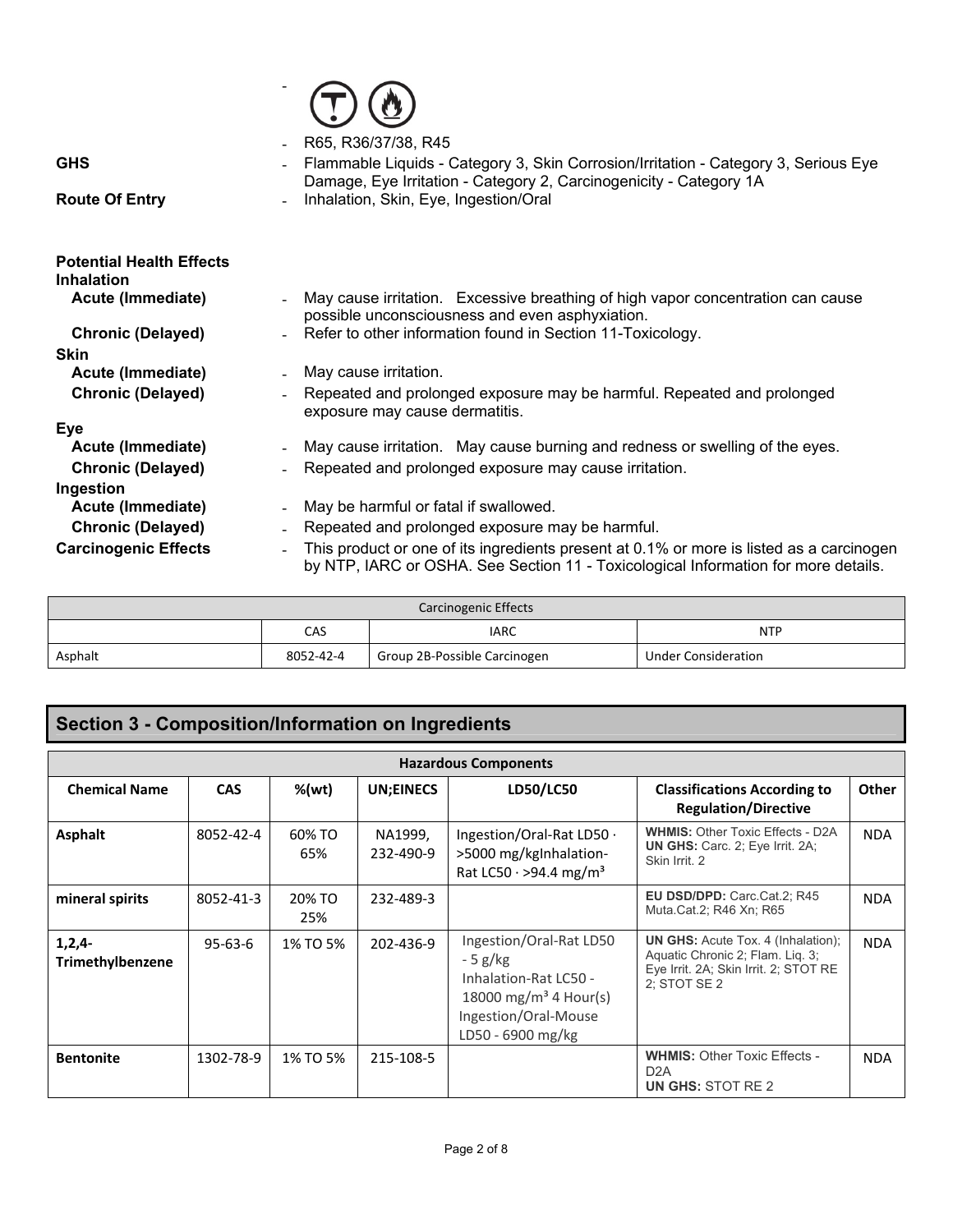| <b>Hazardous Components</b>         |            |           |                      |                                          |                                                                    |              |
|-------------------------------------|------------|-----------|----------------------|------------------------------------------|--------------------------------------------------------------------|--------------|
| <b>Chemical Name</b>                | <b>CAS</b> | %(wt)     | <b>UN:EINECS</b>     | LD50/LC50                                | <b>Classifications According to</b><br><b>Regulation/Directive</b> | Other        |
| <b>Benzene, 1,3,5-</b><br>trimethyl | 108-67-8   | 1% TO 5%  | UN2325,<br>203-604-4 |                                          | <b>EU DSD/DPD: R10 Xi; R37 N; R51</b><br>R <sub>53</sub>           | <b>NDA</b>   |
|                                     |            |           |                      | <b>Non-Hazardous Components</b>          |                                                                    |              |
| <b>Chemical Name</b>                | <b>CAS</b> | %(wt)     | <b>UN:EINECS</b>     | LD50/LC50                                | <b>EU R &amp; S Phrases</b>                                        | <b>Other</b> |
| Water                               | 7732-18-5  | 5% TO 10% | 231-791-2            | Ingestion/Oral-Rat LD50 ·<br>$>90$ mL/kg | <b>NDA</b>                                                         | <b>NDA</b>   |

**This product is an encapsulated mixture which reduces the likelihood of exposure to hazardous particulates. Airborne exposures to hazardous dusts or mists may be generated by spraying, sanding or grinding.**

### **Section 4 - First Aid Measures**

Т

| <b>Inhalation</b> | - IF INHALED: If breathing is difficult, remove victim to fresh air and keep at rest in a position comfortable<br>for breathing. If not breathing, give artificial respiration. Call a physician or poison control center.    |
|-------------------|-------------------------------------------------------------------------------------------------------------------------------------------------------------------------------------------------------------------------------|
| <b>Skin</b>       | - Rinse skin immediately with plenty of water for 15-20 minutes. Remove contaminated clothing and<br>shoes. If skin irritation occurs: Get medical advice/attention. Wash clothing before reuse.                              |
| Eye               | - IF IN EYES: Rinse cautiously with water for several minutes. Remove contact lenses, if present and<br>easy to do. Continue rinsing. If eye irritation persists: Get medical advice/attention.                               |
| Ingestion         | - If swallowed, do not induce vomiting: seek medical advice immediately and show this container or label.<br>Call a physician or poison control center immediately. Never give anything by mouth to an unconscious<br>person. |

| <b>Section 5 - Fire Fighting Measures</b>                                       |                                                                                                                                                                                                                                                                                                                                                                                                                                                                       |
|---------------------------------------------------------------------------------|-----------------------------------------------------------------------------------------------------------------------------------------------------------------------------------------------------------------------------------------------------------------------------------------------------------------------------------------------------------------------------------------------------------------------------------------------------------------------|
| <b>Extinguishing Media</b>                                                      | LARGE FIRE: Water spray, fog or regular foam.<br>SMALL FIRES: Dry chemical, CO2, water spray or regular foam.                                                                                                                                                                                                                                                                                                                                                         |
| <b>Unsuitable Extinguishing Media</b>                                           | Do not use direct stream of water.                                                                                                                                                                                                                                                                                                                                                                                                                                    |
| <b>Firefighting Procedures</b>                                                  | Fight advanced or massive fires from safe distance or protected location. Avoid<br>water in a straight hose stream as the stream will cause splatter and spread fire.<br>If product is heated above its flash point it will produce vapors sufficient to<br>support combustion. Vapors are heavier than air and may travel along the<br>ground and can be ignited by heat, pilot lights, other flames and ignition sources<br>at locations near the point of release. |
| <b>Unusual Fire and Explosion</b><br><b>Hazards</b>                             | Combustible liquid.<br>Containers may explode when heated.<br>May release irritating or toxic gases, fumes, or vapors.                                                                                                                                                                                                                                                                                                                                                |
| <b>Hazardous Combustion</b><br><b>Products</b>                                  | Carbon monoxide, carbon dioxide, hydrocarbons.                                                                                                                                                                                                                                                                                                                                                                                                                        |
| <b>Protection of Firefighters</b>                                               | Fire fighters should wear complete protective clothing including self-contained<br>breathing apparatus.                                                                                                                                                                                                                                                                                                                                                               |
| <b>Flash Point</b>                                                              | 105 F(40.5°C) CC (Closed Cup)                                                                                                                                                                                                                                                                                                                                                                                                                                         |
| <b>Explosion Limits</b>                                                         |                                                                                                                                                                                                                                                                                                                                                                                                                                                                       |
| 6 %<br><b>Upper</b>                                                             |                                                                                                                                                                                                                                                                                                                                                                                                                                                                       |
| $-0.9 \%$<br>Lower                                                              |                                                                                                                                                                                                                                                                                                                                                                                                                                                                       |
| 450°F(232°C)<br><b>Autoignition</b><br>$\Delta \sim 10^4$<br><b>Temperature</b> |                                                                                                                                                                                                                                                                                                                                                                                                                                                                       |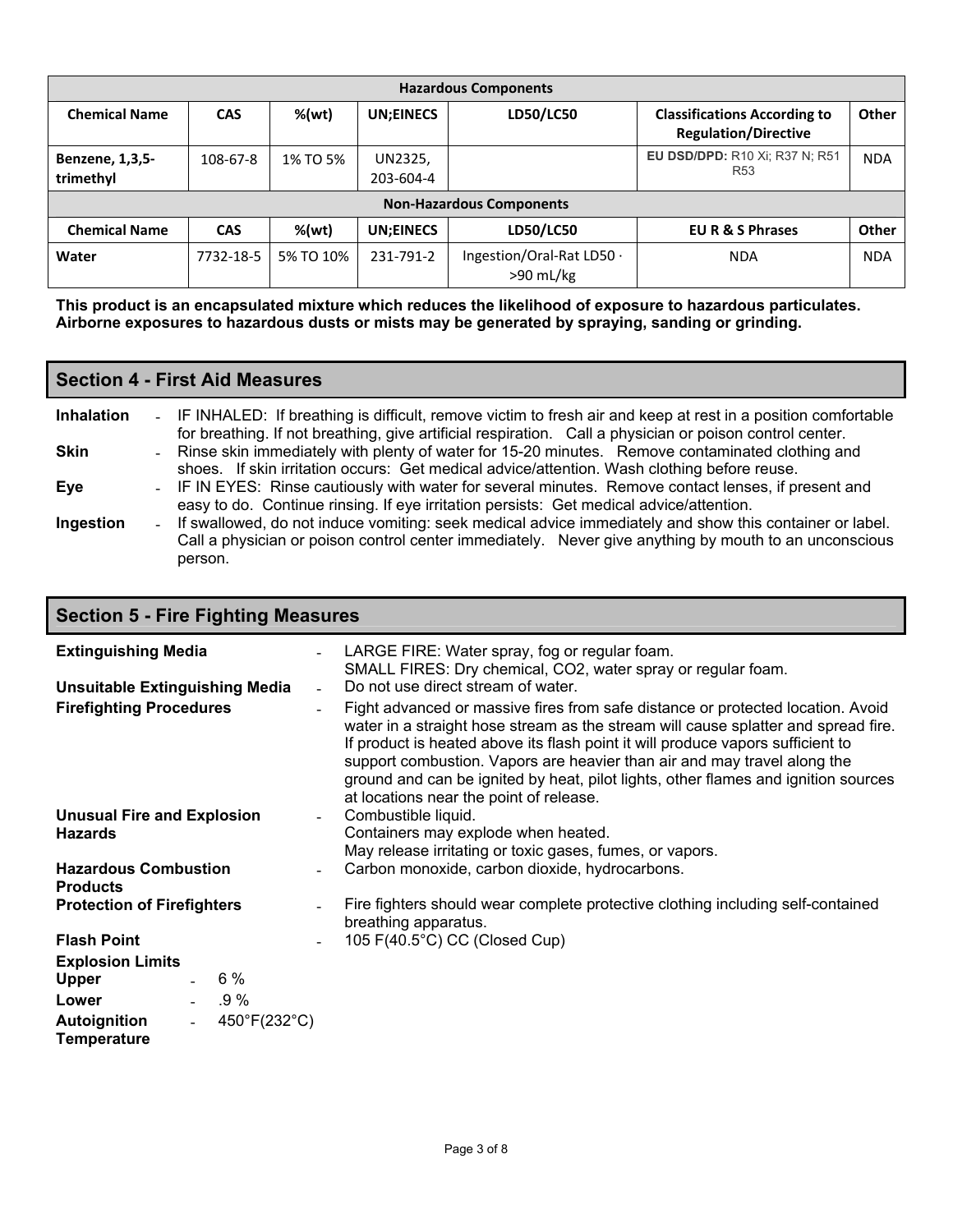### **Section 6 - Accidental Release Measures**

| <b>Personal Precautions</b><br>$\sim$             | Do not touch damaged containers or spilled material unless wearing appropriate<br>protective clothing Ensure adequate ventilation to remove vapors, fumes, dust etc.<br>Stay upwind                                                                                                                 |
|---------------------------------------------------|-----------------------------------------------------------------------------------------------------------------------------------------------------------------------------------------------------------------------------------------------------------------------------------------------------|
| <b>Emergency Procedures</b>                       | - ELIMINATE all ignition sources (no smoking, flares, sparks or flames in immediate<br>area) Isolate the area and contain the spilled material. Persons not wearing the<br>appropriate PPE should be removed from the area until the spill is cleaned up<br>Ventilate closed spaces before entering |
| <b>Environmental Precautions</b>                  | - Prevent entry into waterways, sewers, basements or confined areas Prevent<br>spreading of vapors through sewers, ventilation systems and confined areas                                                                                                                                           |
| Containment/Clean-up<br>$\sim$<br><b>Measures</b> | Contain and recover liquid when possible. Contain and/or absorb spill with inert<br>material (e.g. sand, vermiculite), then place in suitable container. Do not use water<br>to flush spill area. Use appropriate Personal Protective Equipment (PPE)                                               |
| <b>Prohibited Materials</b>                       | Avoid contact with strong oxidizing agents or bases.                                                                                                                                                                                                                                                |

| <b>Section 7 - Handling and Storage</b>                     |                                                                                                                                                                                                   |
|-------------------------------------------------------------|---------------------------------------------------------------------------------------------------------------------------------------------------------------------------------------------------|
| <b>Handling</b>                                             | - KEEP OUT OF THE REACH OF CHILDREN! Keep away from heat, sparks, and<br>flame – No Smoking. Keep containers tightly closed when not in use. Do not use<br>in areas without adequate ventilation. |
| <b>Storage</b>                                              | - Store in a well-ventilated place. Keep container tightly closed. Keep away from<br>incompatible materials. Keep away from sources of ignition - No Smoking.                                     |
| <b>Special Packaging Materials</b>                          | - Not Applicable.                                                                                                                                                                                 |
| <b>Incompatible Materials or</b><br><b>Ignition Sources</b> | - Avoid contact with strong oxidizing agents and acids.                                                                                                                                           |

## **Section 8 - Exposure Controls/Personal Protection**

| <b>Personal Protective Equipment</b> |  |
|--------------------------------------|--|
| <b>Pictograms</b>                    |  |



| <b>Respiratory</b>                                                                                    | If listed exposure limits are expected to be exceeded, use approved respirtory<br>$\sim$<br>protection suitable for the hazard. In case of insufficient ventilation, wear suitable<br>respiratory equipment.                                                                                                                                                                                                               |
|-------------------------------------------------------------------------------------------------------|----------------------------------------------------------------------------------------------------------------------------------------------------------------------------------------------------------------------------------------------------------------------------------------------------------------------------------------------------------------------------------------------------------------------------|
| Eye/Face                                                                                              | Wear ANSI approved safety glasses with side shields or safety goggles.<br>$\sim$                                                                                                                                                                                                                                                                                                                                           |
| <b>Hands</b>                                                                                          | Wear chemical protective gloves made of Nitrile or Neoprene.                                                                                                                                                                                                                                                                                                                                                               |
| <b>Skin/Body</b>                                                                                      | Wear clothing that covers the skin to prevent skin exposure.<br>$\overline{\phantom{0}}$                                                                                                                                                                                                                                                                                                                                   |
| <b>General Industrial Hygiene</b><br><b>Considerations</b><br>Engineering<br><b>Measures/Controls</b> | - Avoid contact with skin and eyes. Avoid breathing vapors. Wash thoroughly with<br>soap and water after handling and before eating, drinking, or using tobacco.<br>Adequate ventilation systems as needed to control concentrations of airborne<br>$\overline{\phantom{0}}$<br>contaminants below applicable threshold limit values. Use precaution to protect<br>building intake from fumes and vapors created outdoors. |

| <b>Exposure Limits/Guidelines</b>       |             |                                                                                          |                                                                     |                                 |                                |                               |
|-----------------------------------------|-------------|------------------------------------------------------------------------------------------|---------------------------------------------------------------------|---------------------------------|--------------------------------|-------------------------------|
|                                         | Result      | ACGIH                                                                                    | Canada Ontario                                                      | Mexico                          | <b>OSHA</b>                    | United States - California    |
| mineral<br>spirits<br>$(8052 - 41 - 3)$ | <b>TWAs</b> | 100 ppm TWA                                                                              | 525 mg/m3 TWAEV                                                     | 100 ppm TWA; 523<br>$mg/m3$ TWA | 500 ppm TWA; 2900<br>mg/m3 TWA | 100 ppm PEL; 525 mg/m3<br>PEL |
| Asphalt<br>$(8052 - 42 - 4)$            | <b>TWAs</b> | $0.5 \text{ mg/m}$ 3 TWA (as<br>benzene soluble<br>aerosol, fume,<br>inhalable fraction) | 0.5 mg/m3 TWAEV<br>(fume, inhalable, as<br>benzene-soluble aerosol) | 5 mg/m3 TWA                     | Not established                | 5 mg/m3 PEL (fume)            |

Exposure Control Notations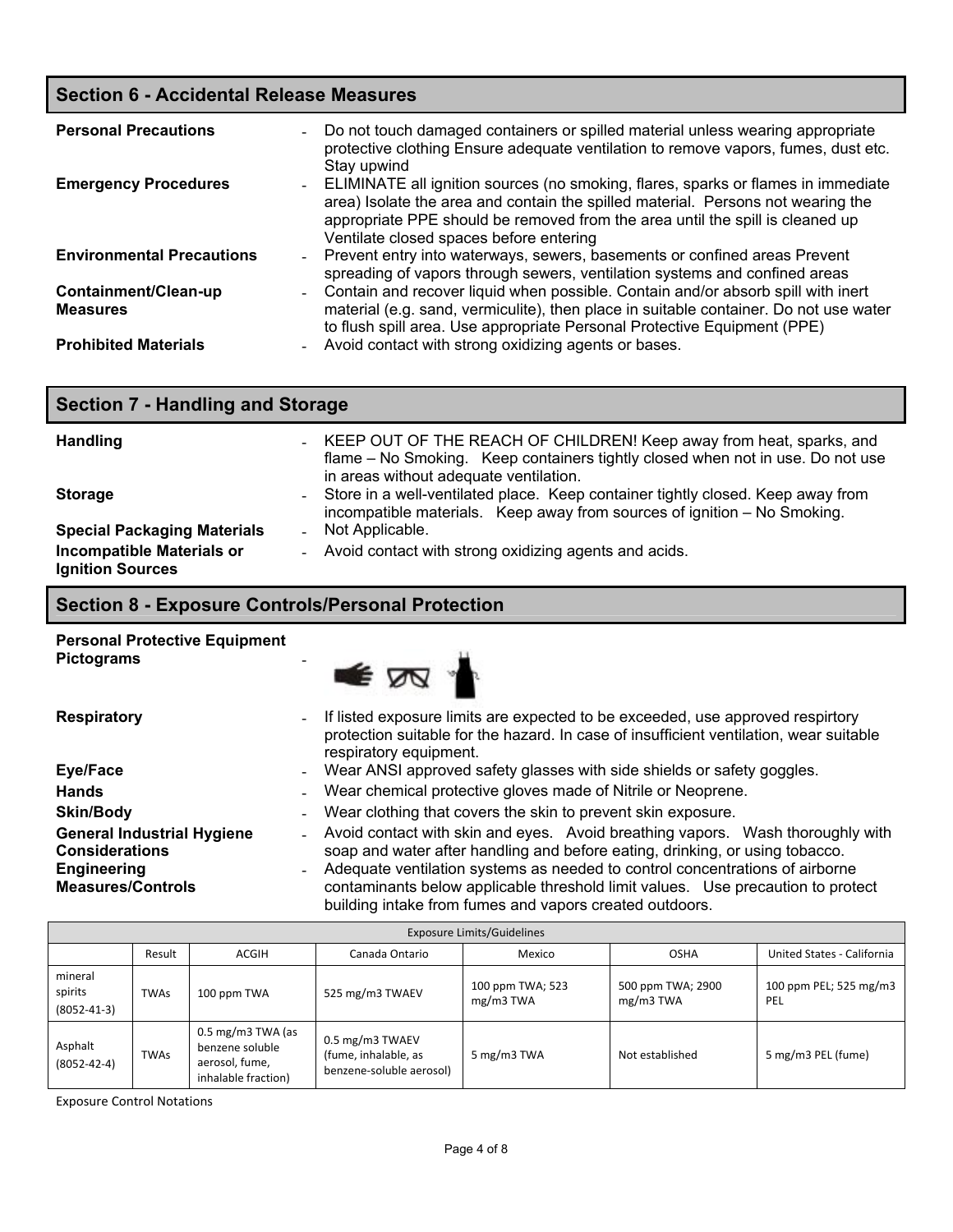| <b>Exposure Limits/Guidelines</b> |        |              |                |        |             |                             |
|-----------------------------------|--------|--------------|----------------|--------|-------------|-----------------------------|
|                                   | Result | <b>ACGIH</b> | Canada Ontario | Mexico | <b>OSHA</b> | California<br>United States |

ACGIH

\* Asphalt (8052‐42‐4):Carcinogens:A4 ‐ Not Classifiable as a Human Carcinogen (fume, coal tar‐free)

#### **Key to abbreviations**

PEL = Permissible Exposure Level determined by the Occupational Safety and Health Administration (OSHA)

TWA = Time‐Weighted Averages are based on 8h/day, 40h/week exposures

### **Section 9 - Physical and Chemical Properties**

### **Physical Form Figure 1 Liquid**

**Appearance/Description** ‐ Black Liquid.

| Color: Black                     |                                                             | Odor: Mild Hydrocarbon.       |                                   |
|----------------------------------|-------------------------------------------------------------|-------------------------------|-----------------------------------|
| Taste: NDA                       |                                                             | Odor Threshold: NDA           |                                   |
| <b>Boiling Point:</b>            | 315 to 550 F(157.2222 to<br>287.7778 C)                     | <b>Vapor Pressure:</b>        | = $2$ mmHg (torr) @ 68 F(20<br>C) |
| <b>Melting Point:</b>            | <b>NDA</b>                                                  | <b>Vapor Density:</b>         | $= 4.9$ Air=1                     |
| <b>Specific Gravity/Relative</b> | $= 1.0186$ Water=1                                          | <b>Evaporation Rate:</b>      | $= 1$ Ether = 1                   |
| Density:                         |                                                             |                               |                                   |
| Density:                         | $= 8.5$ lbs/gal                                             | $VOC (Wt.)$ :                 | <b>NDA</b>                        |
| <b>Bulk Density:</b>             | <b>NDA</b>                                                  | VOC (Vol.):                   | $< 300$ g/L                       |
| <b>Solvent Solubility:</b>       | <b>NDA</b>                                                  | <b>Flash Point:</b>           | 105 $^{\circ}$ F(41 $^{\circ}$ C) |
| <b>Viscosity:</b>                | $= 1800$ Poise (P, Ps) or dyne-<br>second/cm2 @ 140 F(60 C) | <b>Flash Point Test Type:</b> | CC (Closed Cup)                   |
| <b>Coefficient of Water:</b>     | <b>NDA</b>                                                  | Autoignition:                 | 450° F(232°C)                     |

### **Section 10 - Stability and Reactivity**

**Stability Stability EXECUTE:** Stable under normal temperatures and pressures.<br> **Hazardous Polymerization EXECUTE:** Hazardous polymerization not indicated.

### **Conditions to Avoid Example 20 .** Avoid contact with strong oxidizing agents and flame. **Incompatible Materials Example 2. Strong oxidizers and acids. Hazardous Decomposition Products**

- 
- ‐ Carbon monoxide, carbon dioxide and hydrocarbons.

- Hazardous polymerization not indicated.

### **Section 11 - Toxicological Information**

| <b>Component Name</b>    | Concentration | <b>CAS</b>    | Data                                                                                                                                                            |
|--------------------------|---------------|---------------|-----------------------------------------------------------------------------------------------------------------------------------------------------------------|
| Asphalt                  | 60% TO 65%    | 8052-42-4     | Acute Toxicity: ; orl-rat LD50:>5000 mg/kg; ihl-rat LC50:>94.4 mg/m3<br>Mutagen: ; dna-mus-skn 600 mg/kg<br>Tumorigen/Carcinogen: ; skn-mus TDLo:905 gm/kg/2Y-I |
| Mineral spirits          | 20% TO 25%    | 8052-41-3     | Acute Toxicity: ; orl-rat LD :>5 gm/kg; ihl-rat LC50:>1400 ppm/8H;<br>skn-rbt TDLo:2 gm/kg/4W-I<br>Irritation: ; eye-hmn 100 ppm MLD                            |
| 1,2,4-Trimethylbenzene   | 1% TO 5%      | $95 - 63 - 6$ | Acute Toxicity: ; orl-rat LD50:5 gm/kg; ihl-rat LC50:18000 mg/m3/4H                                                                                             |
| <b>Bentonite</b>         | 1% TO 5%      | 1302-78-9     | Acute Toxicity: ; orl-rat TDLo:700 mg/kg/7D-I                                                                                                                   |
| Benzene, 1,3,5-trimethyl | 1% TO 5%      | 108-67-8      | Acute Toxicity: ; orl-rat LD50:5000 mg/kg; ihl-rat TCLo:100<br>ppm/6H/20D-I<br>Irritation: ; eye-rbt 500 mg/24H MLD; skn-rbt 20 mg/24H MOD                      |

**Other Component Information**

IARC has concluded that the following chemicals in this product are carcinogenic to humans (Group 1): silica, quartz. ACGIH has designated the following chemicals in this product as suspected human carcinogens (A2): silica, quartz. NTP has listed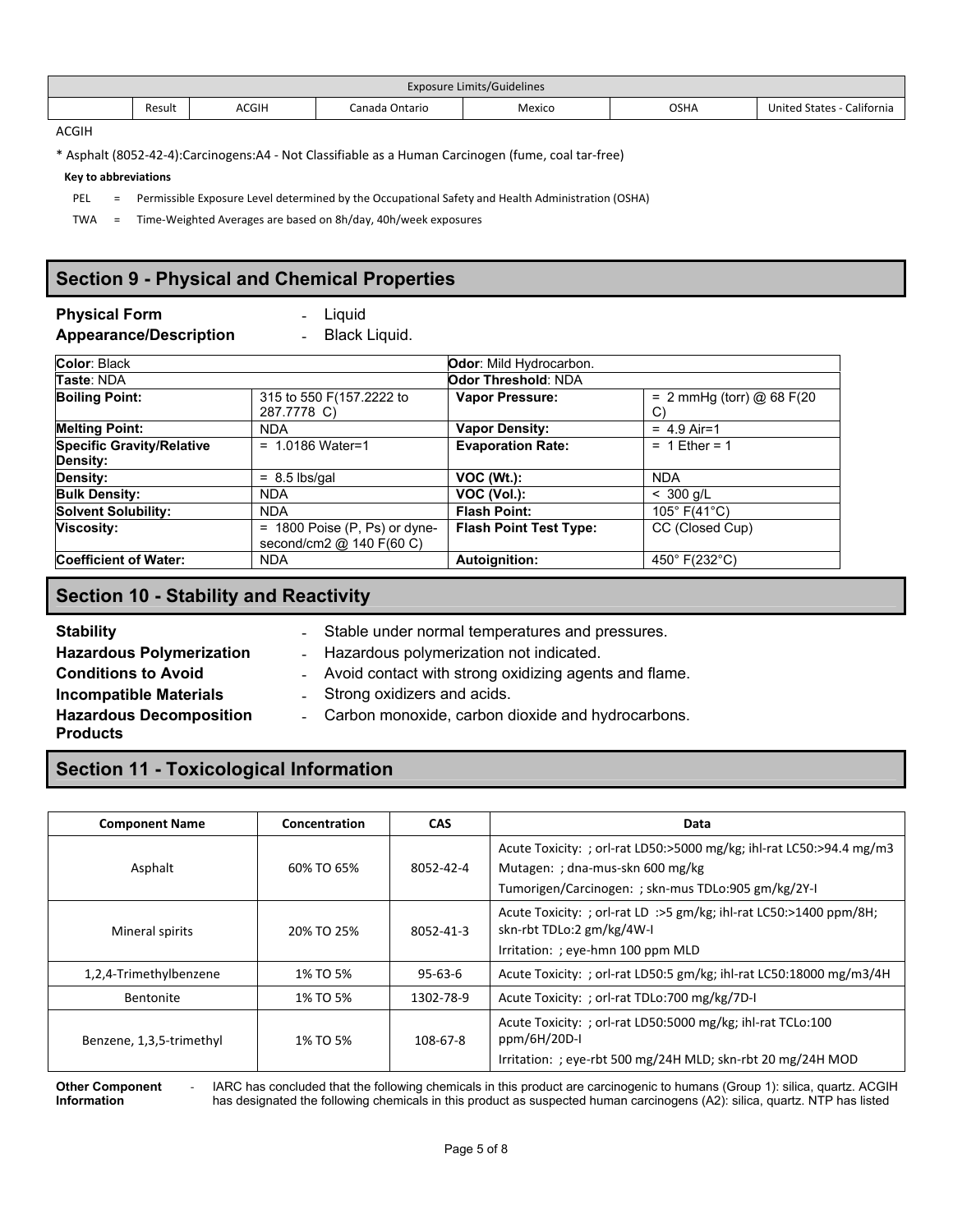the following chemicals in this product as known human carcinogens: silica, quartz. Risk of cancer depends on duration and level of exposure to this product as a dust or aerosol mist.

**Other Information** ‐ This product contains petroleum asphalt. Petroleum asphalt is not listed as a carcinogen by OSHA or NTP. The National Institute of Occupational Safety and Health (NIOSH), has concluded that at higher temperatures roofing asphalt fumes are a potential occupational carcinogen. If this product is heated or comes in contact with heated material, avoid breathing fumes. This product may contain small amounts of polycyclic aromatic hydrocarbons (PAH's) which are recognized carcinogens in humans and experimental animals. Mouse skin painting studies of roofing asphalt vapor concentrate have shown evidence of tumor formation associated with localized skin irritation in recent studies. Inhalation studies of high airborne concentrations of asphalt/bitumen fumes in rats and mice produced bronchitis, pneumonitis, and lung changes such as fibrosis and cell damage.

### **Section 12 - Ecological Information**

| <b>Ecological Fate</b>           | No data available. |
|----------------------------------|--------------------|
| <b>Persistence/Degradability</b> | No data available. |
| <b>Bioaccumulation Potential</b> | No data available. |
| <b>Mobility in Soil</b>          | No data available. |

### **Section 13 - Disposal Considerations**

**Product Example 20 Figure 1 Dispose of content and/or container in accordance with local, regional, national, in a straight and in the Dispose of content and/or container in accordance with local, regional, national** and/or international regulations.

### **Section 14 - Transportation Information**

### **DOT - United States - Department of Transportation**

**Shipping Name:** *Not restricted* if shipped in containers <450L (119 gallons), Restricted if shipped in containers > 450 L (119 gallons) **ID Number:**NA1993 **Hazard Class:**3

**Packing Group:**III

**TDG Transportation Other Information▪**1.33 Class 3, Flammable Liquids: *Not Restricted* under General Exemption for small container packaging. **TDG - Canada - Transport of Dangerous Goods**

**Shipping Name:**Tars liquid **ID Number:**UN 1999 **Hazard Class:**3 **Labeling Class:**3 **Packing Group:**III

**IMO/IMDG Transportation Other Information▪** IMDG Code 2.3.2.5 - *exempted* from marking, labeling & testing of packages. **IMO/IMDG –International Maritime Transport Shipping Name:**Tars liquid **ID Number:**UN1999 **Hazard Class:**3

**Labeling Class:**3 **Packing Group:**III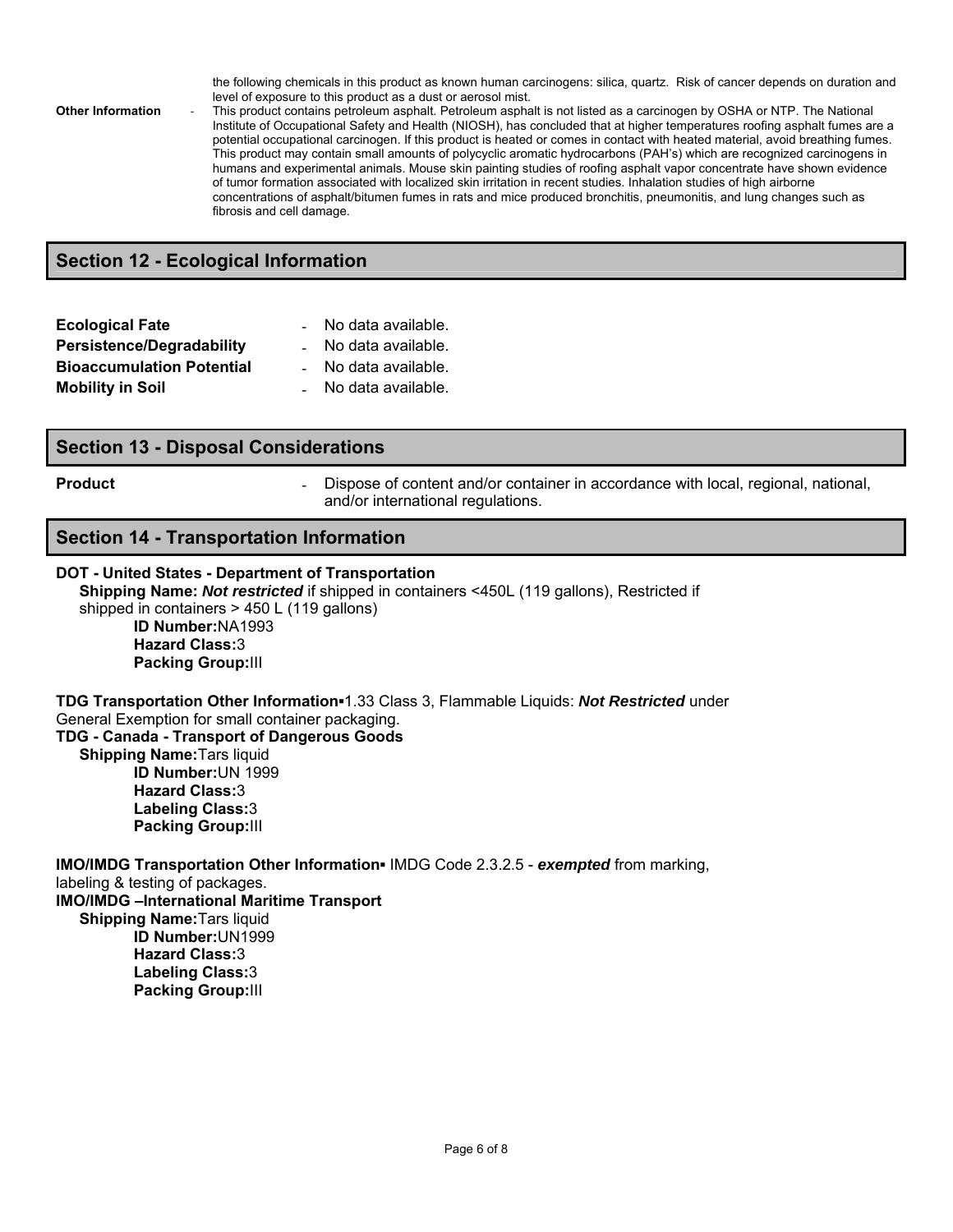### **Section 15 - Regulatory Information**

# **SARA Hazard Classifications** - Acute, Chronic<br> **Risk & Safety Phrases** - California PRO

- California PROP 65: Asphalt and Asphalt Fumes may contain detectable amounts of chemicals known to the State of California to cause cancer or reproductive harm. .

| <b>State Right To Know</b>               |           |                  |           |             |  |  |  |
|------------------------------------------|-----------|------------------|-----------|-------------|--|--|--|
| Component                                | CAS       | MA               | <b>NJ</b> | PA          |  |  |  |
| Water                                    | 7732-18-5 | No               | No        | No          |  |  |  |
| Asphalt                                  | 8052-42-4 | Yes              | Yes       | Yes         |  |  |  |
| mineral spirits                          | 8052-41-3 | Yes              | Yes       | Yes         |  |  |  |
| 1,2,4-Trimethylbenzene                   | 95-63-6   | Yes              | Yes       | Yes         |  |  |  |
| Bentonite                                | 1302-78-9 | No               | <b>No</b> | No          |  |  |  |
| Benzene, 1,3,5-trimethyl                 | 108-67-8  | Yes              | <b>No</b> | No          |  |  |  |
|                                          | Inventory |                  |           |             |  |  |  |
| Component                                | CAS       | <b>EU EINECS</b> |           | <b>TSCA</b> |  |  |  |
| 7732-18-5<br>Water<br>Yes                |           |                  | Yes       |             |  |  |  |
| Asphalt<br>8052-42-4<br>Yes              |           | Yes              |           |             |  |  |  |
| Yes<br>mineral spirits<br>8052-41-3      |           | Yes              |           |             |  |  |  |
| 1,2,4-Trimethylbenzene<br>95-63-6<br>Yes |           |                  | Yes       |             |  |  |  |
| Yes<br>1302-78-9<br>Bentonite            |           | Yes              |           |             |  |  |  |
| 108-67-8<br>Benzene, 1,3,5-trimethyl     |           | Yes              |           | Yes         |  |  |  |

### **Canada**

| Labor                                                 |           |               |                  |
|-------------------------------------------------------|-----------|---------------|------------------|
| <b>Canada - WHMIS - Classifications of Substances</b> |           |               |                  |
| • Asphalt                                             | 8052-42-4 | 60% TO<br>65% | Not Listed       |
| • 1,2,4-Trimethylbenzene                              | 95-63-6   | 1% TO 5%      | B <sub>3</sub>   |
| • Bentonite                                           | 1302-78-9 | 1% TO 5%      | D <sub>2</sub> A |
| • mineral spirits                                     | 8052-41-3 | 20% TO<br>25% | <b>B3, D2B</b>   |
| • Benzene, 1,3,5-trimethyl                            | 108-67-8  | 1% TO 5%      | B <sub>3</sub>   |

### **United States**

‐

| <b>Environment</b>                                    |           |               |                                |  |  |  |
|-------------------------------------------------------|-----------|---------------|--------------------------------|--|--|--|
| U.S. - CERCLA/SARA - Section 313 - Emission Reporting |           |               |                                |  |  |  |
| • Asphalt                                             | 8052-42-4 | 60% TO<br>65% | Not Listed                     |  |  |  |
| • 1,2,4-Trimethylbenzene                              | 95-63-6   | 1% TO 5%      | 1.0 % de minimis concentration |  |  |  |
| • Bentonite                                           | 1302-78-9 | 1% TO 5%      | Not Listed                     |  |  |  |
| • mineral spirits                                     | 8052-41-3 | 20% TO<br>25% | Not Listed                     |  |  |  |
| • Benzene, 1,3,5-trimethyl                            | 108-67-8  | 1% TO 5%      | Not Listed                     |  |  |  |

**United States ‐ California**